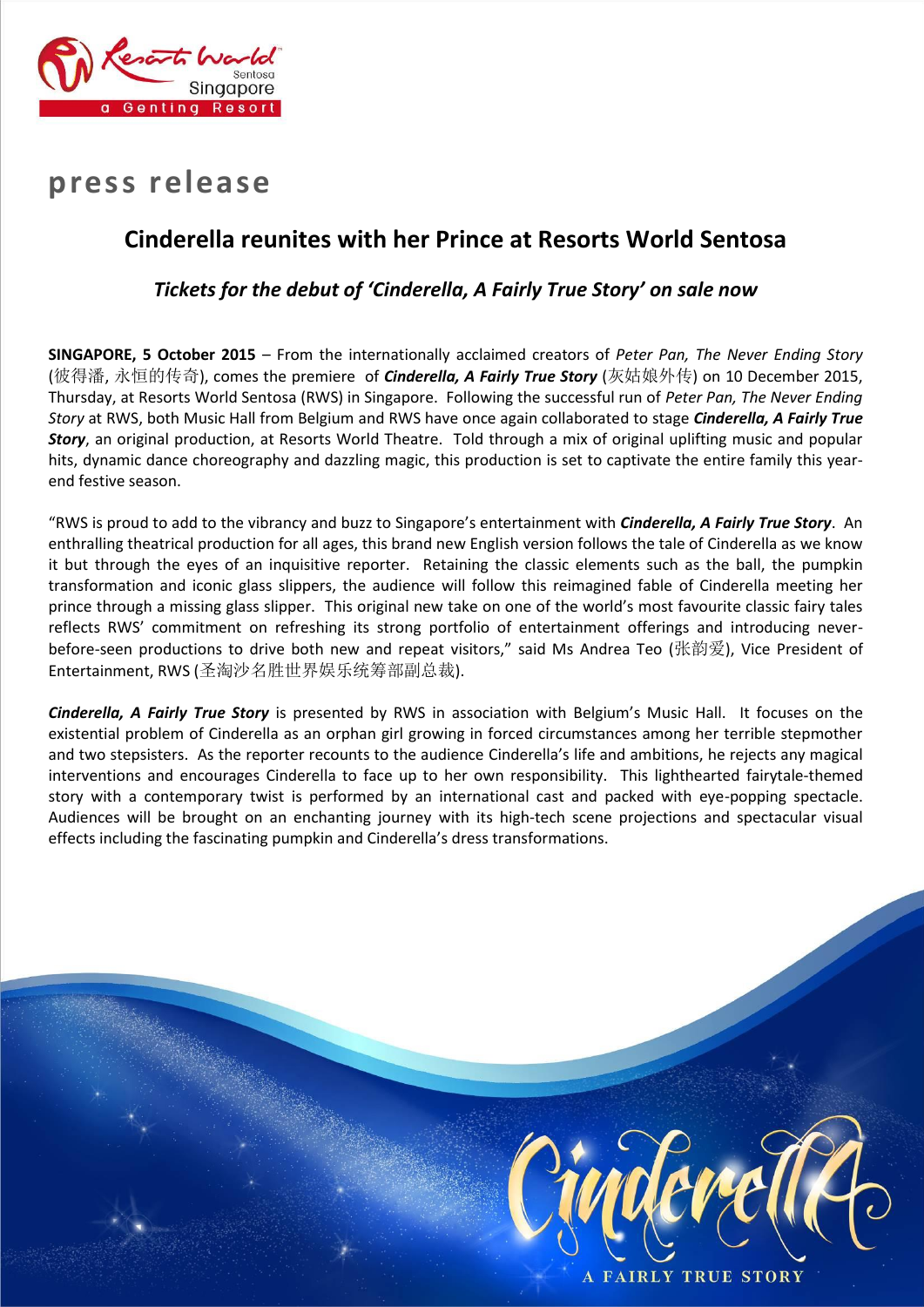

"We are delighted to bring this timeless relevant, touching story to RWS. We greatly enjoyed the collaboration last year, when we played *Peter Pan, The Never Ending Story* at this great venue. But there's more to Cinderella's story than we always thought. A highly talented team of creatives now presents the real story. Cinderella's tale is sometimes funny, sometimes tough, sometimes happy, sometimes sad, sometimes confusing, but always fairly true," said Mr Geert Allaert, founder of Music Hall as well as producer and artistic director of *Cinderella, A Fairly True Story*.

Grammy-winning composer and musical director, Mr Matt Dunkley, who worked on *Peter Pan, The Never Ending Story* staged at RWS last year, will once again be the Musical Director and oversee the orchestration for *Cinderella, A Fairly True Story*. One of the world's leading orchestrators, arrangers and conductors, Mr Dunkley has worked on over 100 films including *Moulin Rouge*, *Pirates of the Caribbean* and *Inception*. For this production, he has worked with Mr Ad Van Dijk to create a refreshing and uplifting combination of original compositions and popular hits.

Ms Karina Mertens is the director for *Cinderella, A Fairly True Story*. The show's choreography is led by the brilliant and classically-trained ex-ballet dancer Mr Martino Muller from Switzerland. Mr Muller was also the original choreographer for *Peter Pan, The Never Ending Story*. Mr Niek Kortekaas is the original set designer and Mr Erik Vernieuwe is the original costume designer for *Cinderella, A Fairly True Story*.

- End -

| WHAT:           | Cinderella, A Fairly True Story (http://www.rwsentosa.com/Cinderella)                                                                                                                                                                |
|-----------------|--------------------------------------------------------------------------------------------------------------------------------------------------------------------------------------------------------------------------------------|
| WHEN:           | Premieres 10 December 2015, Thursday, till 4 January 2016, Monday                                                                                                                                                                    |
|                 | Thursdays at 7pm and Fridays through Mondays at 2pm and 7pm                                                                                                                                                                          |
| <b>WHERE:</b>   | Resorts World Theatre, Resorts World Sentosa                                                                                                                                                                                         |
| <b>TICKETS:</b> | Tickets are priced at S\$78, S\$108, S\$138 and S\$168 (premium). Prices exclude SISTIC booking fees<br>and handling charges. Tickets can be purchased via: (65) 6348 5555   www.sistic.com.sg   Resorts<br>World Theatre Box Office |

## **Note to Editors**

- 1. Please use the following photo captions for visuals.
- *2.* High resolution photos can be downloaded from link: <https://onedrive.live.com/redir?resid=6476BA4B1BD9C14B!424&authkey=!AK9gQF-X5ftu9GI&ithint=folder%2cjpg> **Photo caption:** Watch the classic fairytale story comes to life with spectacular visual effects, uplifting songs and energetic dance sequences in *Cinderella, A Fairly True Story*.
- 3. All photo images are to be attributed to: *Music Hall*